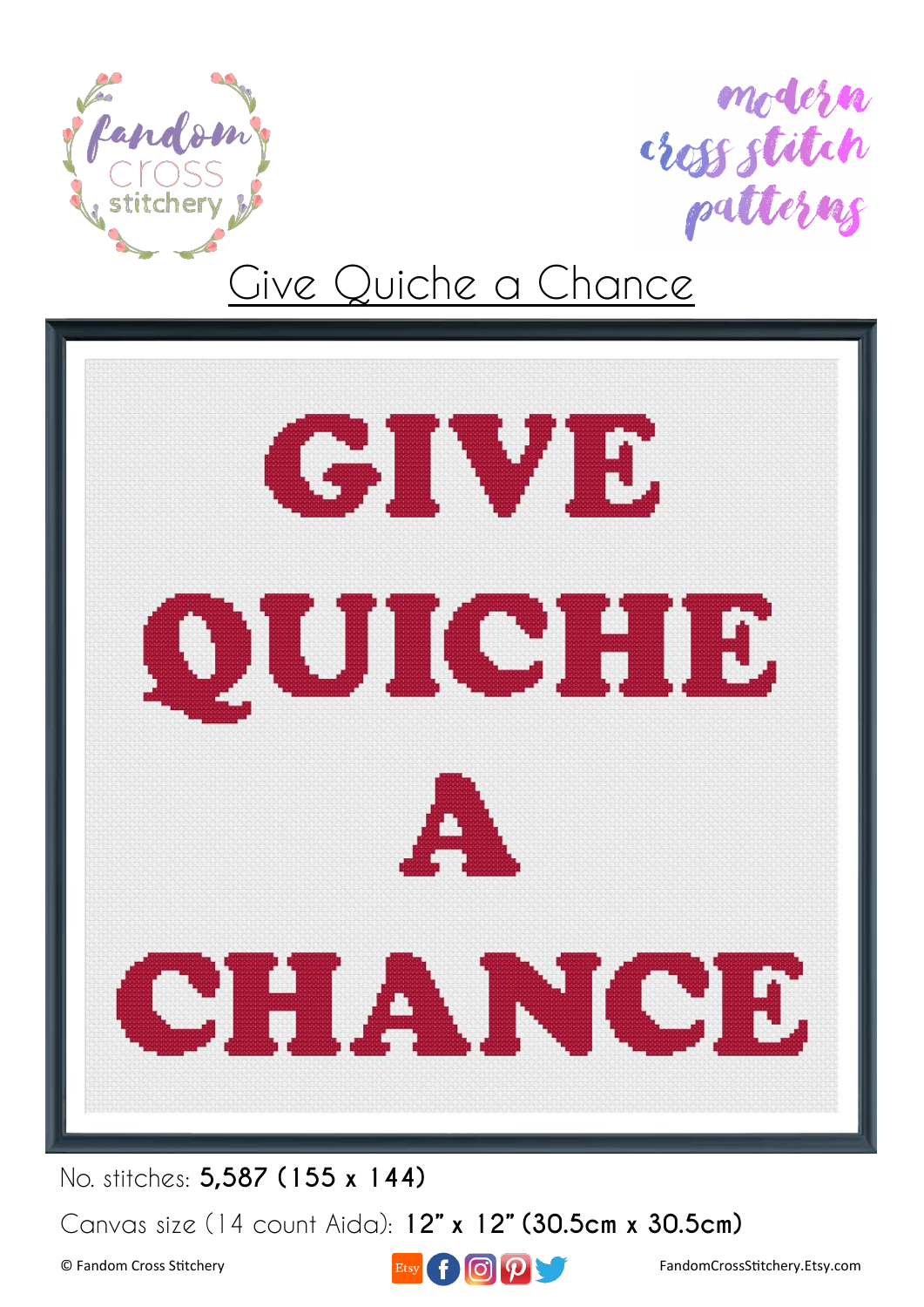

#### © Fandom Cross Stitchery Page 2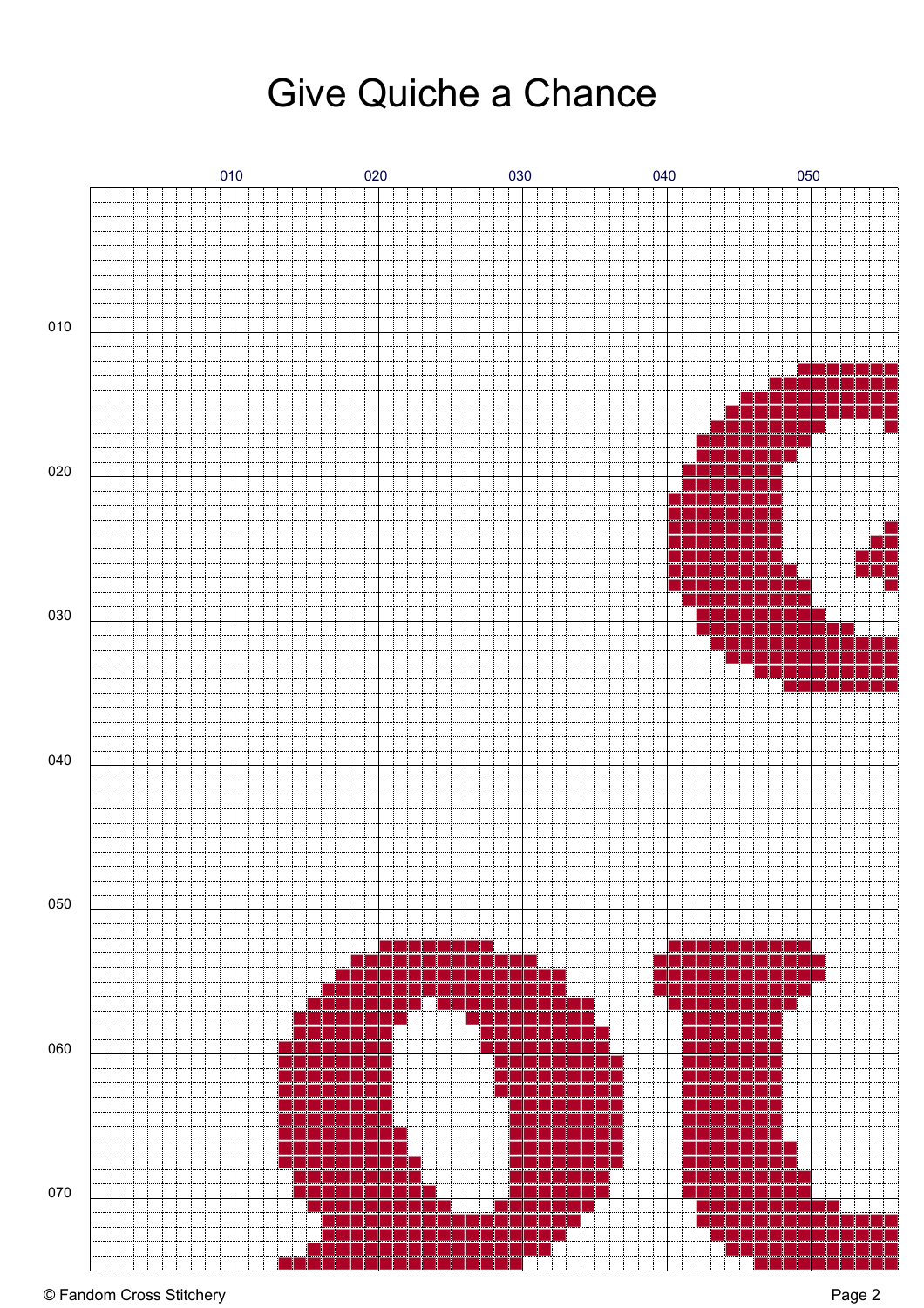

#### © Fandom Cross Stitchery Page 3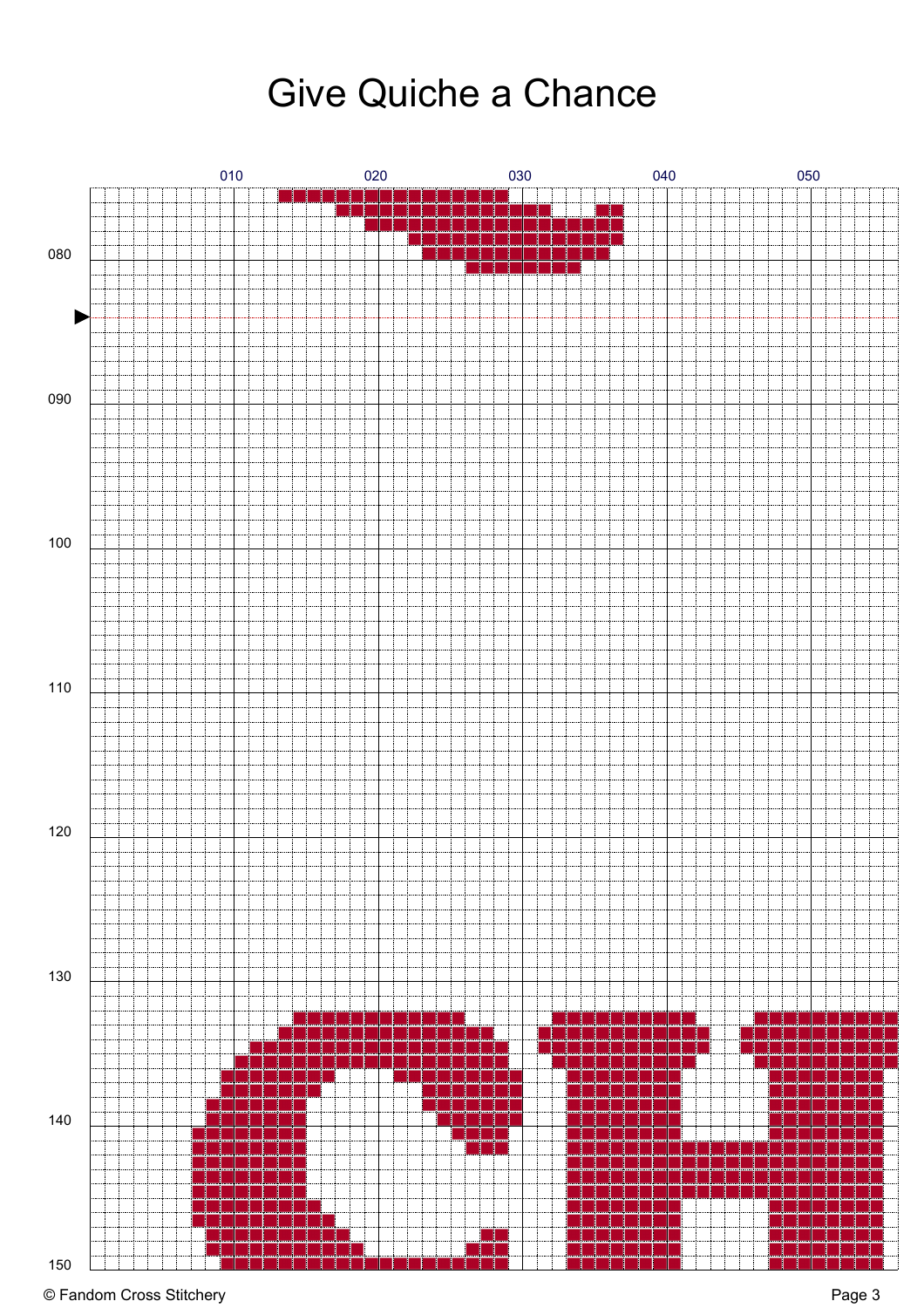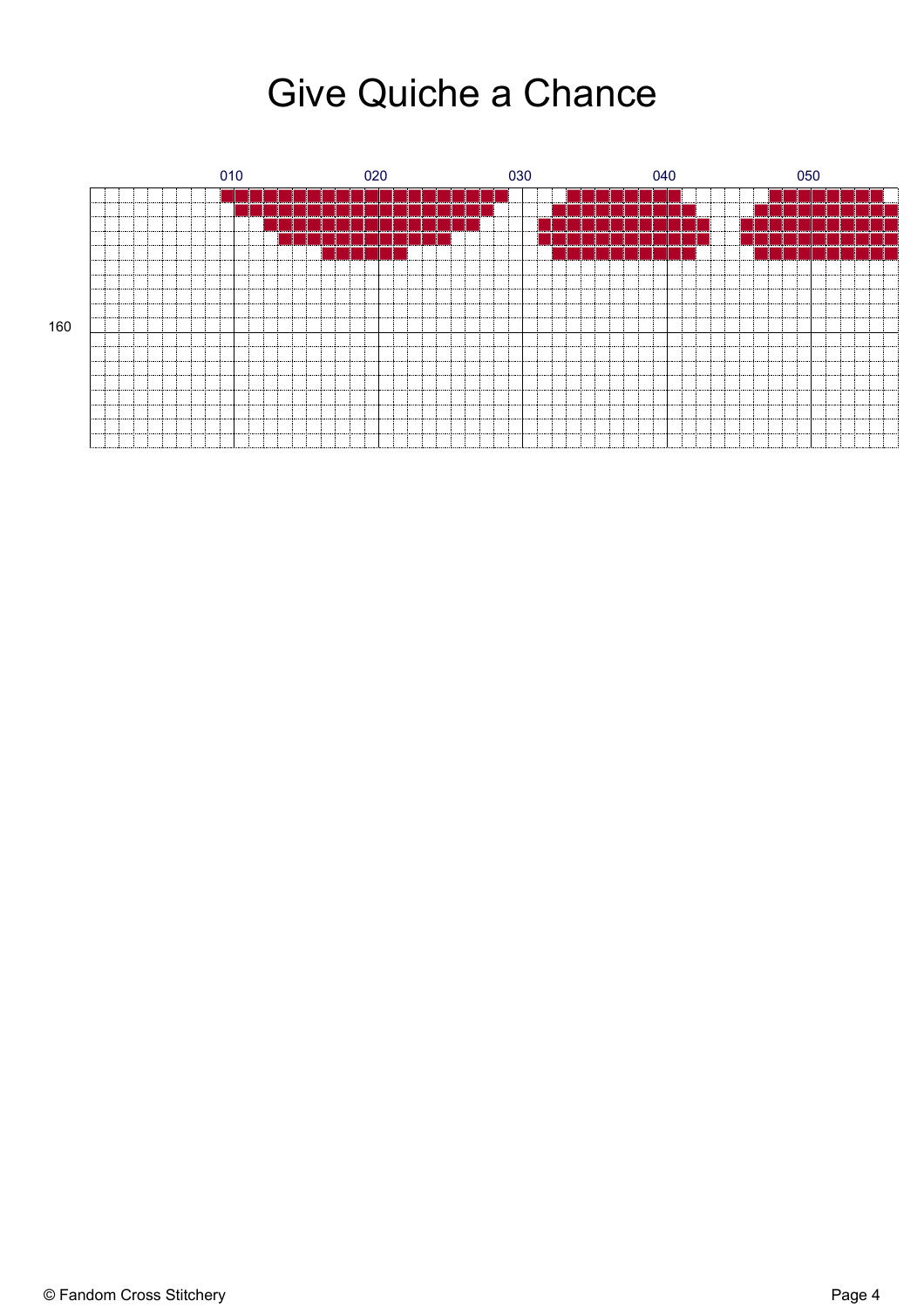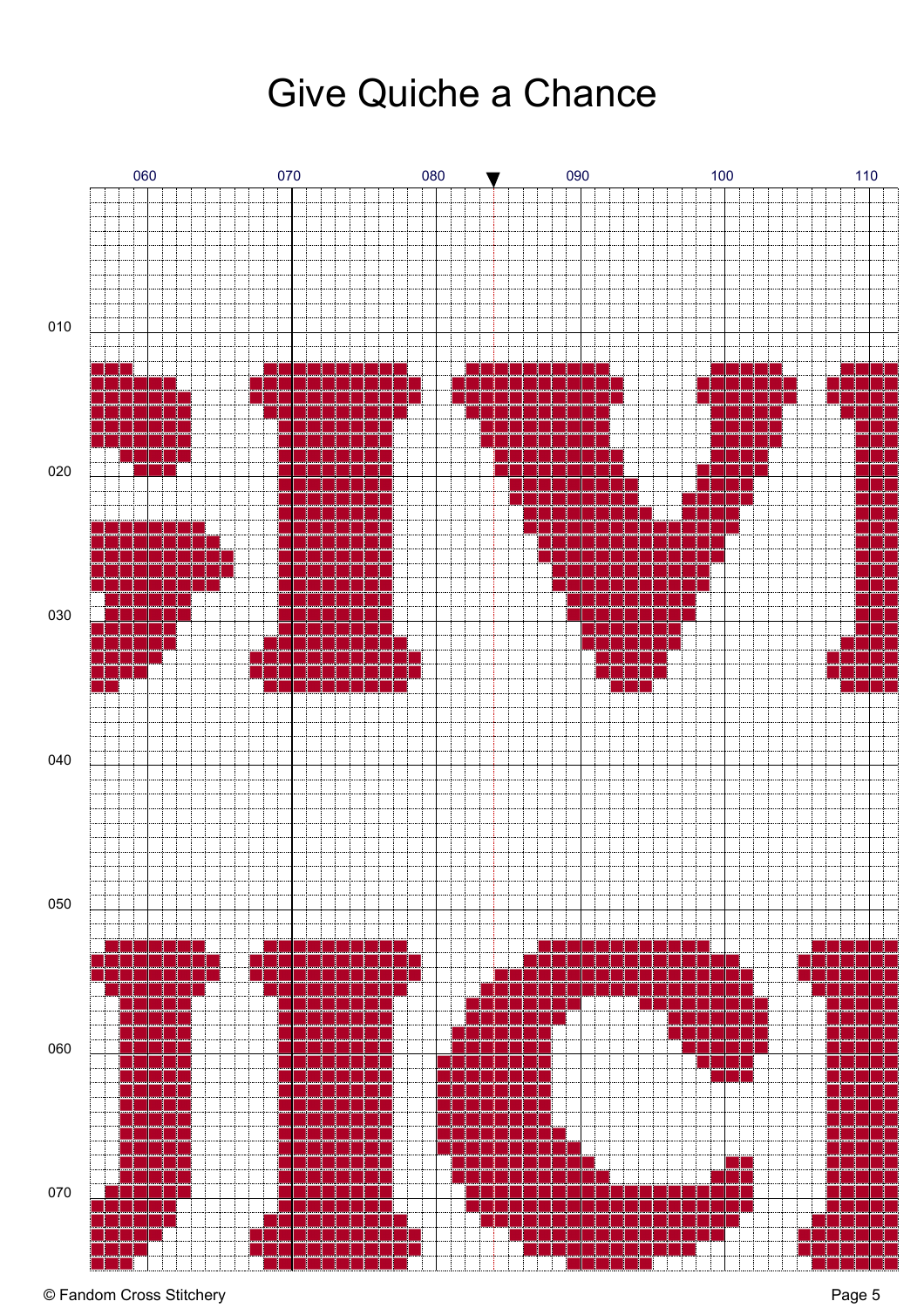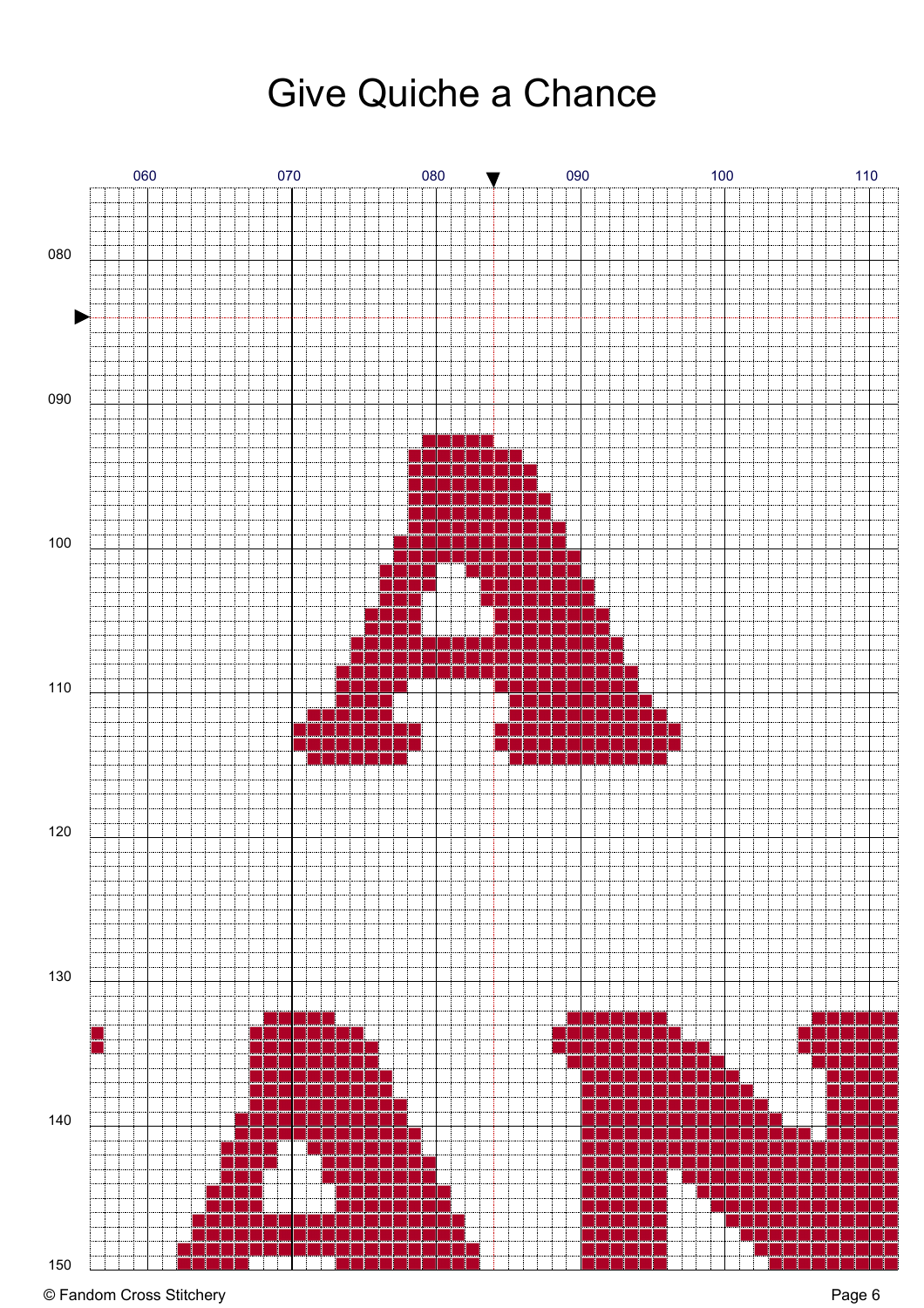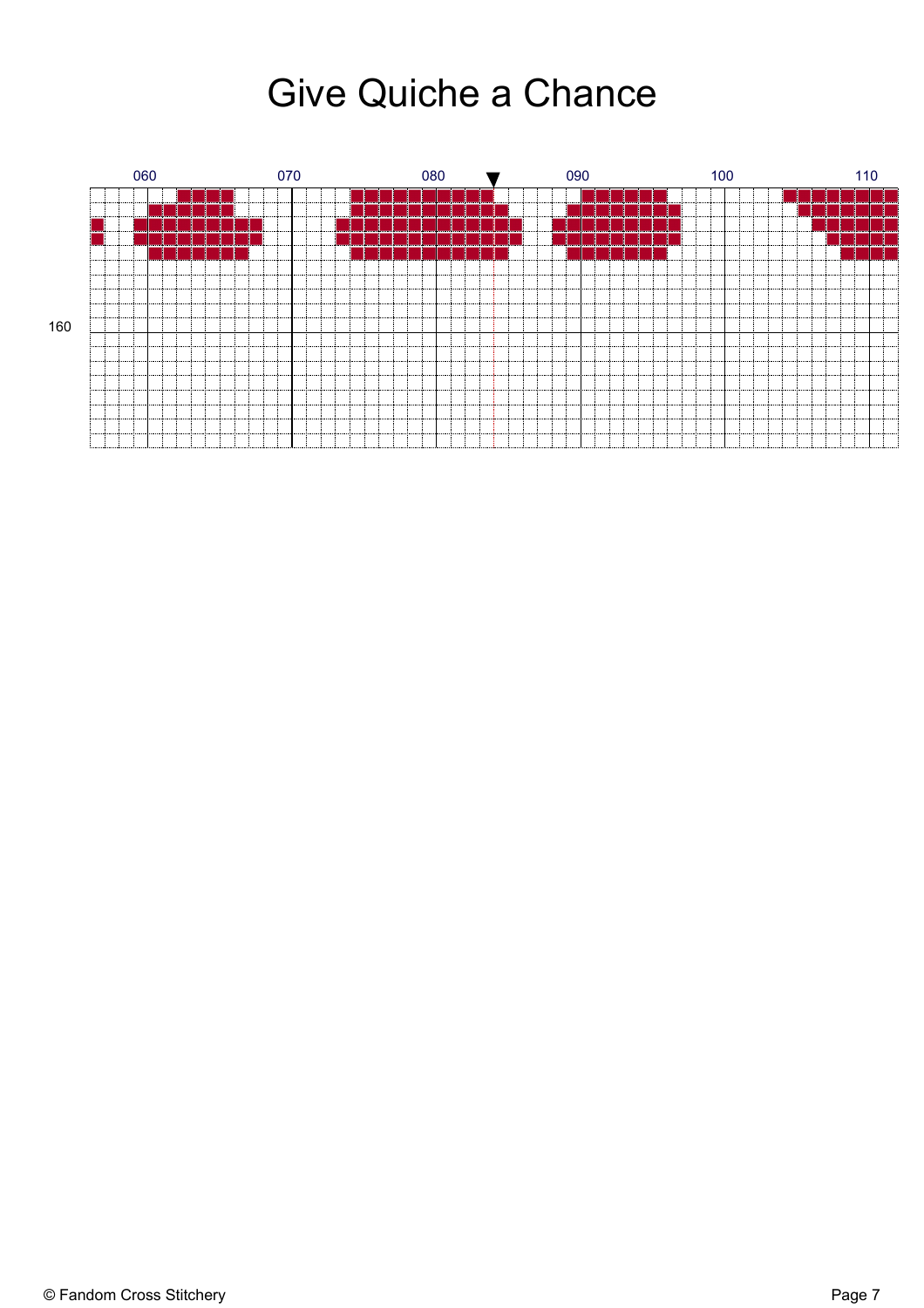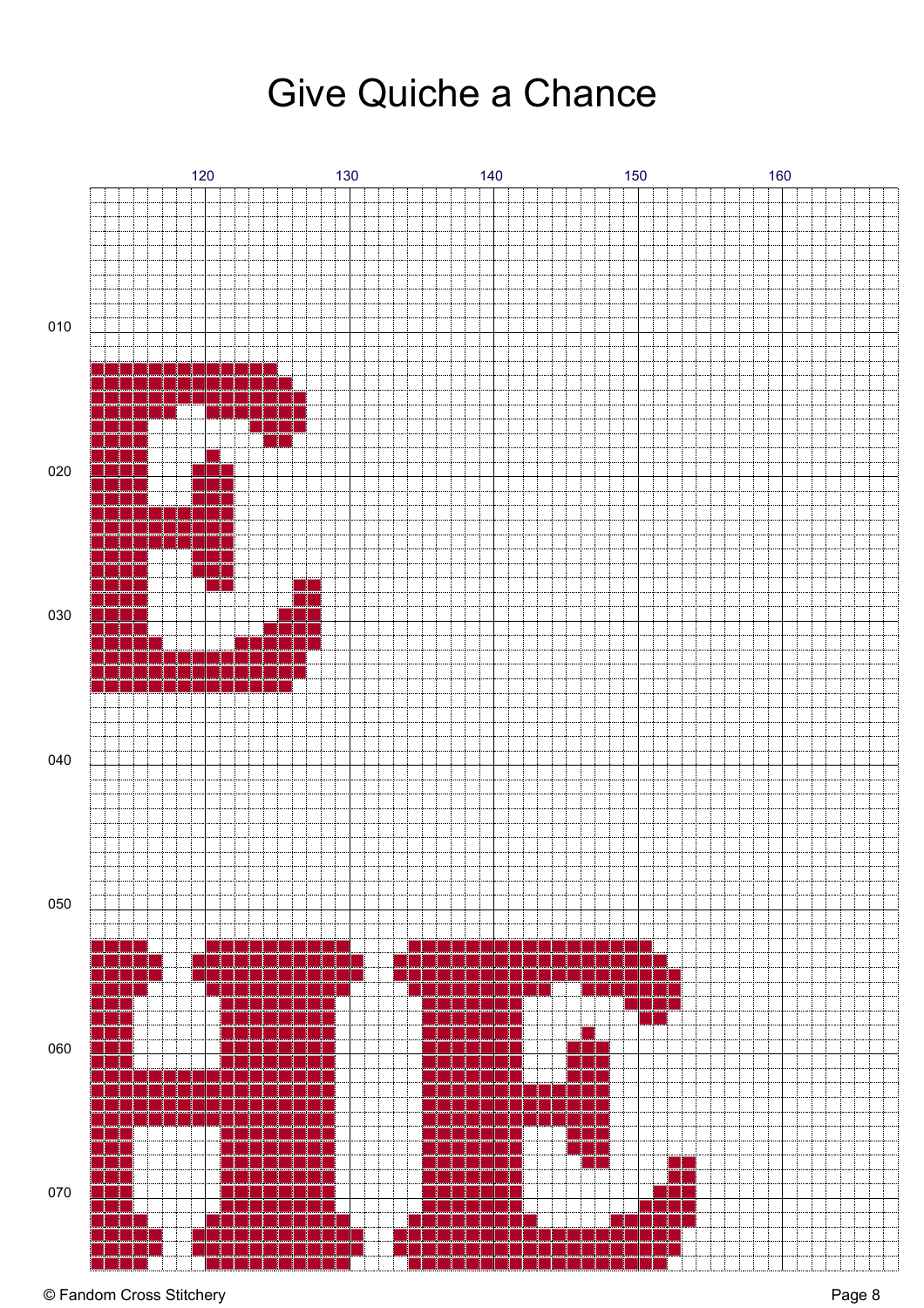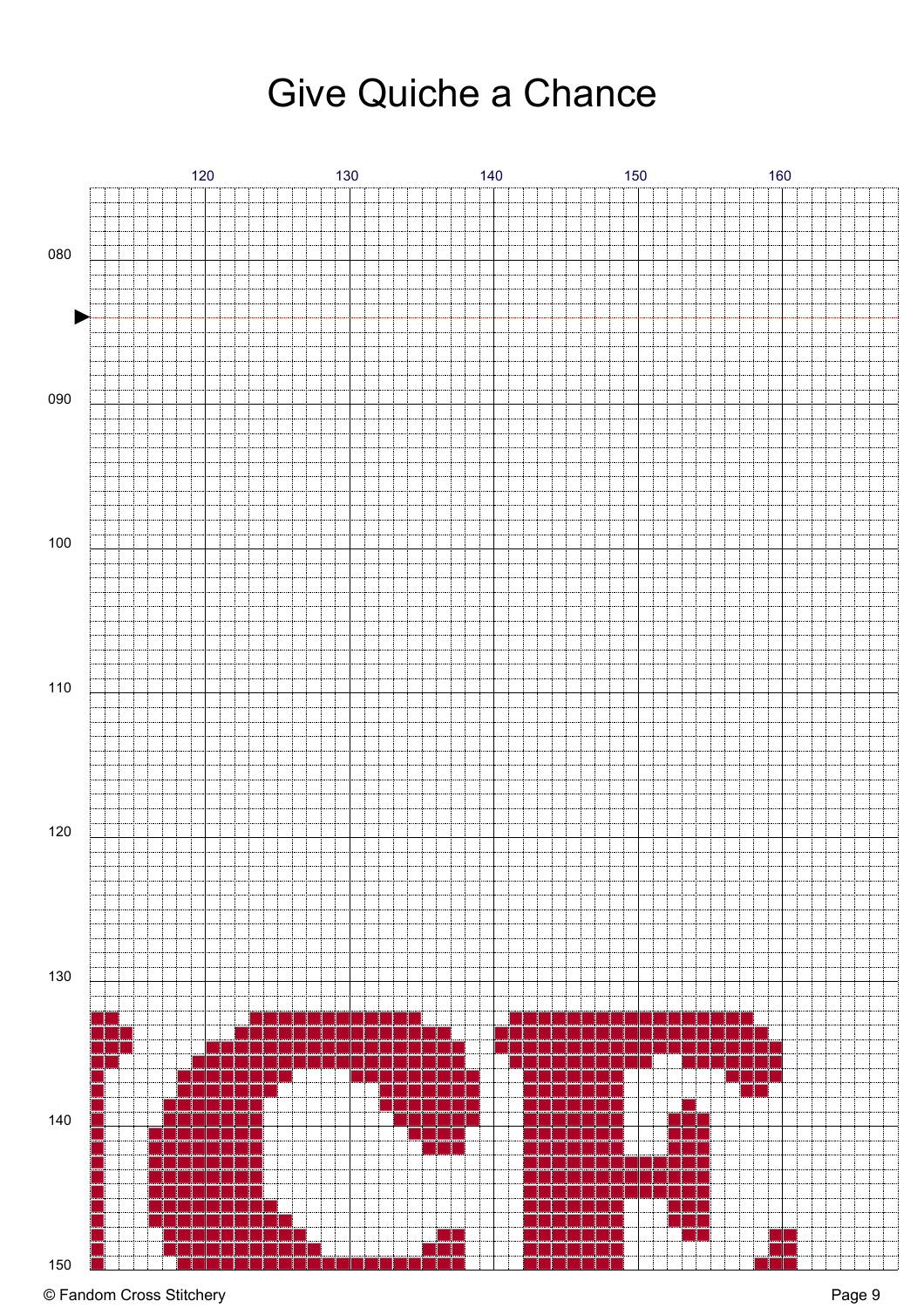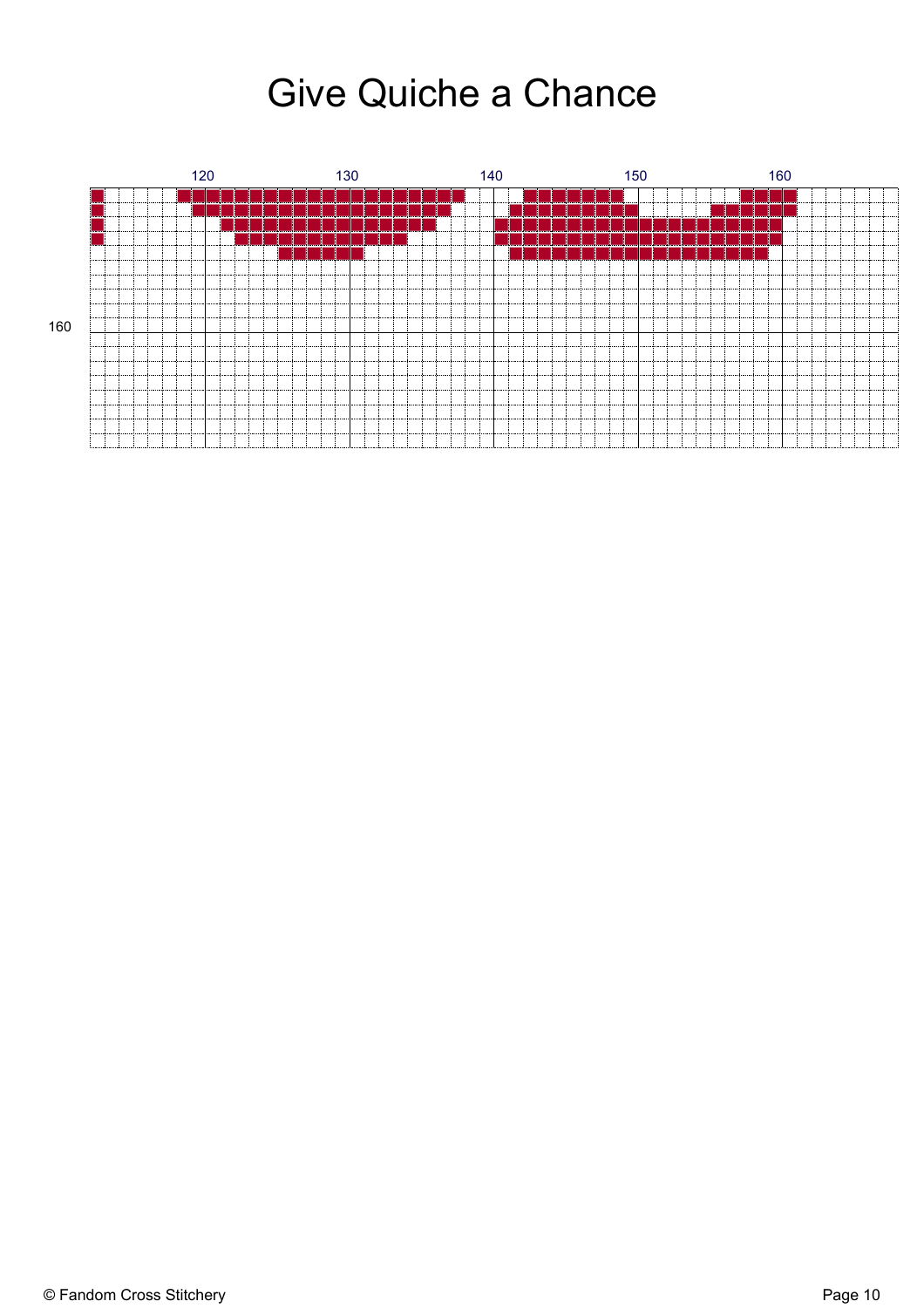